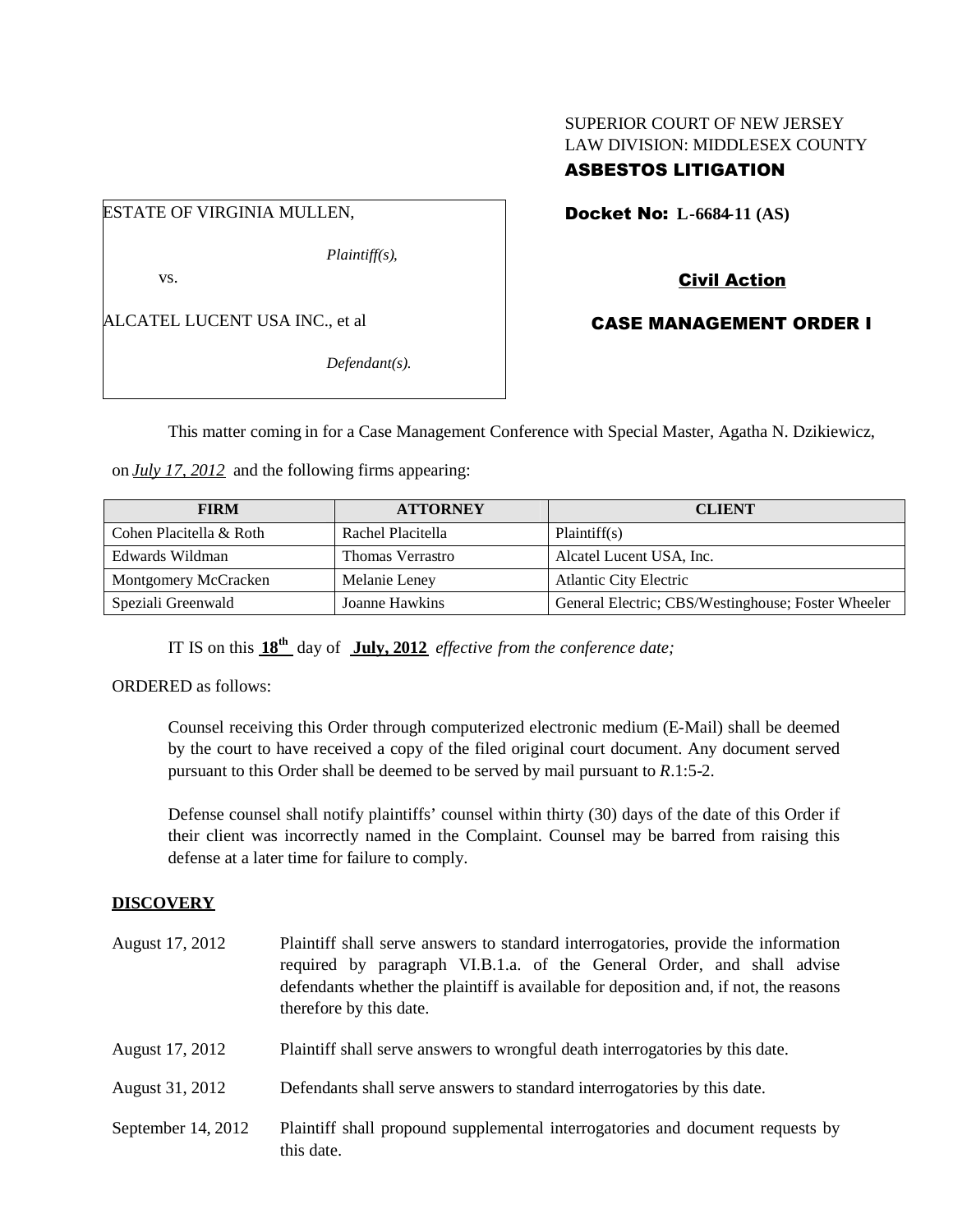October 12, 2012 Defendants shall serve answers to supplemental interrogatories and document requests by this date. September 14, 2012 Defendants shall propound supplemental interrogatories and document requests by this date. October 12, 2012 Plaintiff shall serve answers to supplemental interrogatories and document requests by this date. December 7, 2012 Fact discovery, including depositions, shall be completed by this date. Plaintiff's counsel shall contact the Special Master within one week of this deadline if all fact discovery is not completed. January 7, 2013 Depositions of corporate representatives shall be completed by this date.

### **EARLY SETTLEMENT**

January 15, 2013 Settlement demands shall be served on all counsel and the Special Master by this date.

### **SUMMARY JUDGMENT MOTION PRACTICE**

- February 8, 2013 Summary judgment motions limited to product identification issues shall be filed no later than this date.
- March 8, 2013 Last return date for product identification summary judgment motions.

### **MEDICAL DEFENSE**

August 17, 2012 Plaintiff shall serve executed medical authorizations (along with answers to interrogatories) by this date. August 17, 2012 Plaintiff shall serve a diagnostic medical report and any medical records in plaintiff's possession by this date. August 31, 2012 Any defendant wishing to present a medical defense shall advise all counsel of its intention by entering a Notice of Appearance of Defense Medical Counsel by this date. Any defendant who does not file such an appearance by this date may be foreclosed from asserting a medical defense. January 15, 2013 Plaintiff shall serve additional medical expert reports by this date. January 15, 2013 Plaintiff is to arrange for the transfer of pathology specimens and x-rays, if any, by this date. April 8, 2013 Defendants shall identify its medical experts and serve medical expert reports, if any, by this date.

 $\_$  ,  $\_$  ,  $\_$  ,  $\_$  ,  $\_$  ,  $\_$  ,  $\_$  ,  $\_$  ,  $\_$  ,  $\_$  ,  $\_$  ,  $\_$  ,  $\_$  ,  $\_$  ,  $\_$  ,  $\_$  ,  $\_$  ,  $\_$  ,  $\_$  ,  $\_$  ,  $\_$  ,  $\_$  ,  $\_$  ,  $\_$  ,  $\_$  ,  $\_$  ,  $\_$  ,  $\_$  ,  $\_$  ,  $\_$  ,  $\_$  ,  $\_$  ,  $\_$  ,  $\_$  ,  $\_$  ,  $\_$  ,  $\_$  ,